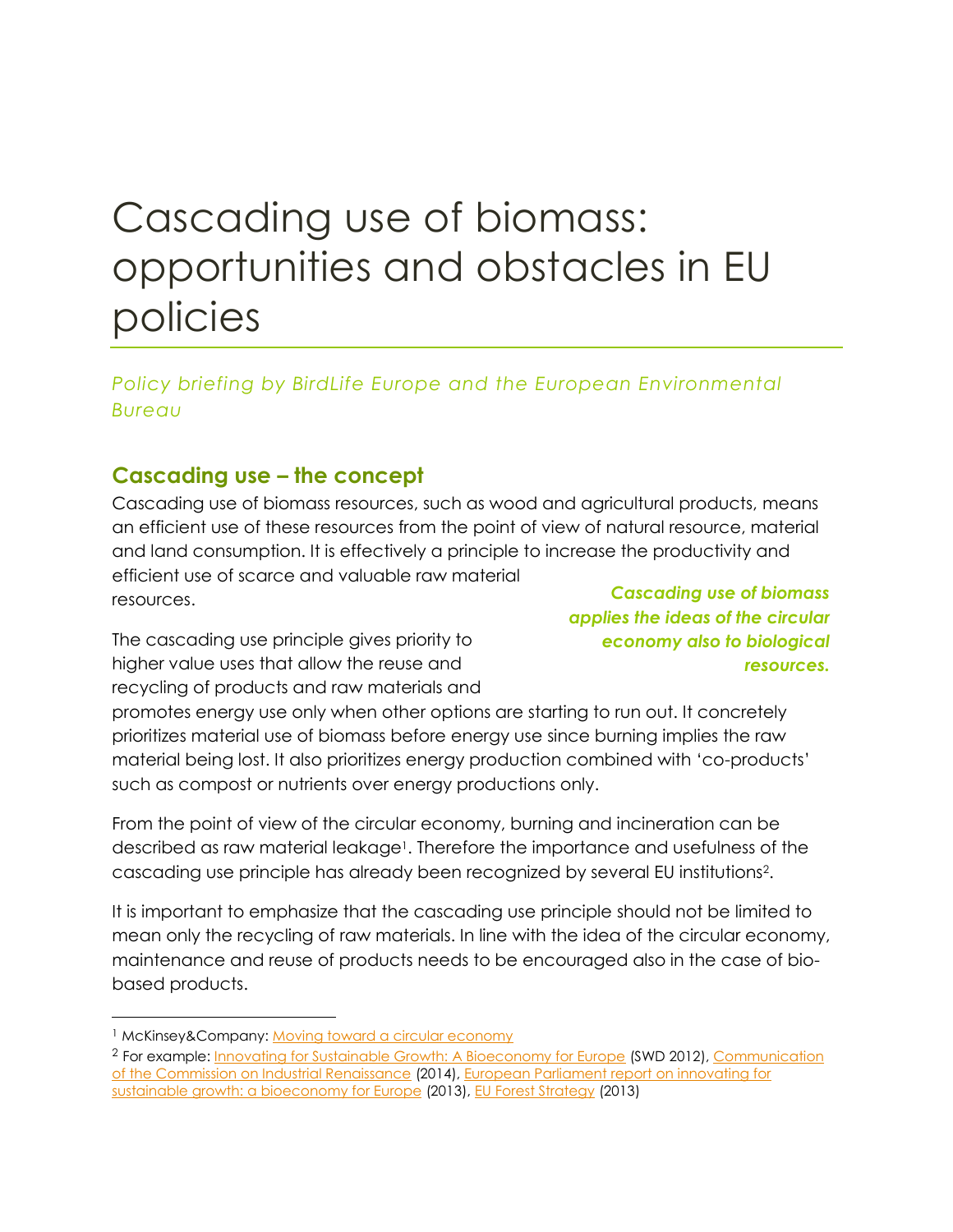Secondly it's important to note that the cascading use principle is only about the use of biomass resources and doesn't cover the environmental and biodiversity impacts of their production or the full greenhouse gas balance of the use of biomass for different purposes. While cascading use of biomass is an important part of the sustainability of biomass use, it does not cover all the sustainability aspects of biomass use and production.

### **How to apply cascading use?**

The cascading use principle should be used as a principle to guide EU policy in order to improve resource efficiency and limit unsustainable pressure on natural resources. This doesn't imply detailed regulations for example on how individual forest owners should sell their wood. It should rather define what kind of wood use (or any other kind of biomass) and for what purpose will be publicly incentivized.

A similar kind of hierarchy of uses has already been implemented in the EU's waste legislation, through the waste hierarchy<sup>3</sup> . It implies reuse

and recycling of materials before energy recovery. While the hierarchy should be applied to for example bio-waste, policies don't give any incentives to prioritize material uses of biomass before energy uses *before becoming waste*.

*The cascading use principle could be seen as an extension of the already existing waste hierarchy principle.* 

Critics of the cascading use principle often argue that it's

a good principle but should not be implemented in legislation. This argument ignores the fact that there are already policies in place that influence the cascading use of biomass resources today. As a priority, policies distorting the cascading use of biomass should be aligned with the principle.

# **Are EU policies supporting cascading use?**

The EU already has various policies in place that both support use of biomass in line with cascading use principle and distort it. Strong incentives come particularly from energy and waste policies. Some examples on how EU policies relate to cascading use of biomass already include:

<sup>8</sup> Forestry and agricultural biomass used in farming, forestry or the production of energy are excluded from the scope of the waste framework directive and hence of the "waste hierarchy".

 $\overline{a}$ <sup>3</sup> [Waste Framework Directive](http://eur-lex.europa.eu/legal-content/EN/TXT/HTML/?uri=CELEX:32008L0098&from=EN) (2008/98/EC)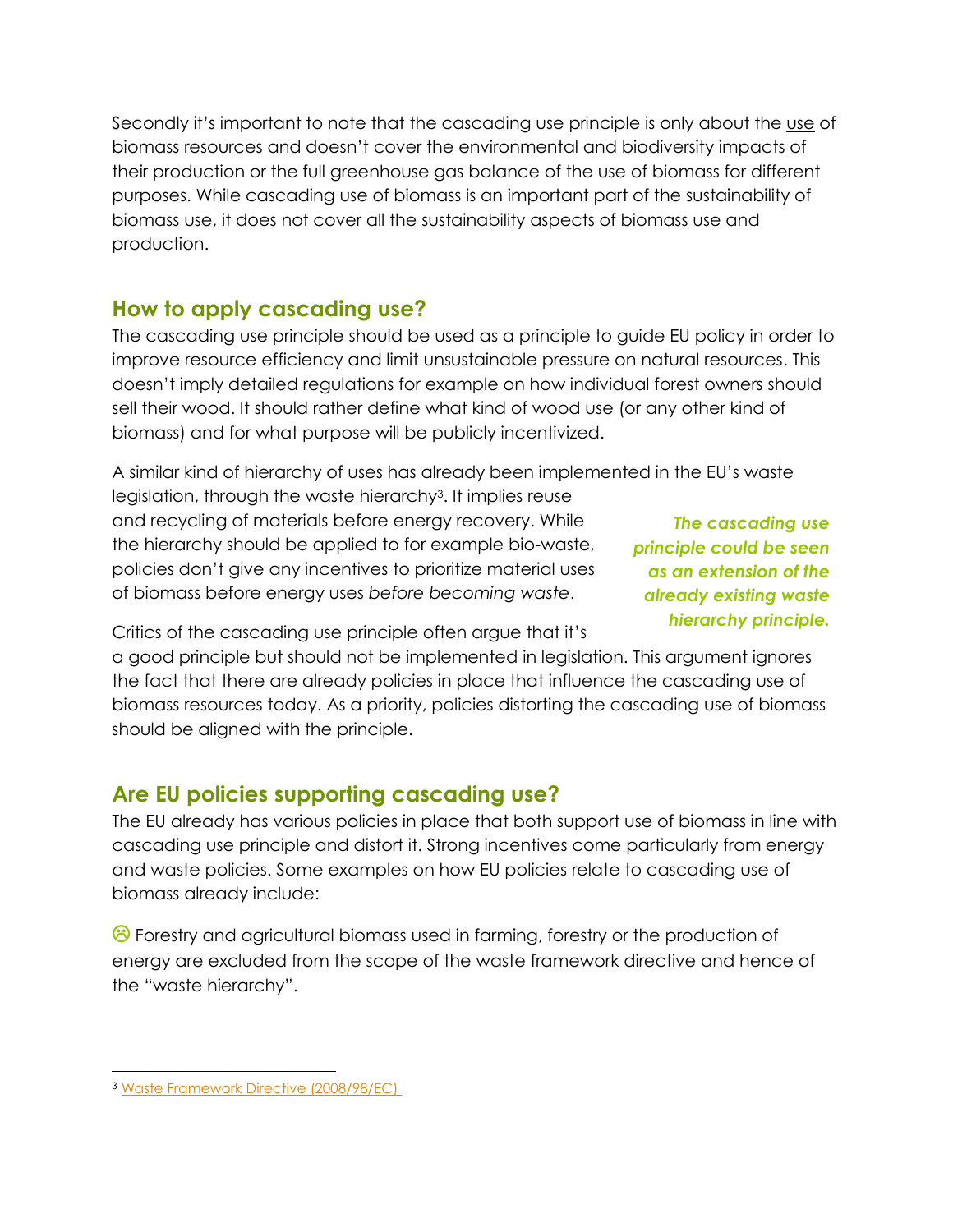**C** For bio-waste and waste oils the waste framework directive encourages separate collection and treatment in order to produce compost and bio-waste based materials.

 The waste framework directive applies re-use and recycling targets of 50% to paper from households and of 70% to construction and demolition waste (including waste wood) by 2020<sup>4</sup> .

**B** The renewable energy target (20% of all energy consumption by 2020) set in the renewable energy directive strongly encourages using of biomass directly for energy for heat and power without any constrains to support cascading use (or other environmental benefits). In 2014 56% of the renewable energy came from biomass<sup>5</sup>.

 $\bigodot$  Biofuel production for transport from agricultural and forestry residues and waste is favoured against other biomass resources by allowing double-counting of their energy content towards renewable energy targets in transport. While this promotes the use of secondary biomass resources for energy rather than primary biomass resources<sup>6</sup>, and while in theory the waste hierarchy should still be respected, it's not clear whether this holds in practice and what is the overall impact in terms of promoting cascading use.

Biofuels made out of waste and industrial residues (residues other than from agriculture, aquaculture and fisheries and forest) need only meet sustainability criteria for GHG savings in order to count towards the renewable energy targets. This has similar two-fold impacts on cascading use as outlined above.

<sup>2</sup> Energy from the incineration of municipal waste is excluded from threshold calculations to determine if a facility is included in the EU emission trading scheme. This can increase demand for waste (including bio-based) at co-firing facilities in order to keep installations outside the ETS, decreasing the costs of this energy and incentivizing incineration of waste.

<sup>8</sup> According to EU's energy state aid guidelines, bioenergy production may receive operating aid even after plant depreciation due to their high operating costs unlike other sources of renewable energy, which favours the continued use of biomass-based electricity without any constraints on the kind of biomass burned.

 $\overline{a}$ 

<sup>4</sup> It should be noted though that in many countries the methods for implementing these targets have not been optimal and targets 'achieved' rather reflect the rate of separation than actual recycling. <sup>5</sup> European Commission Renewable energy progress report 2015

<sup>6</sup> For energy crops i.e. non-food crops grown specifically for energy use that can still be grown on agricultural land it is still unclear how they will be treated in the 2015 reformed of biofuels legislation.